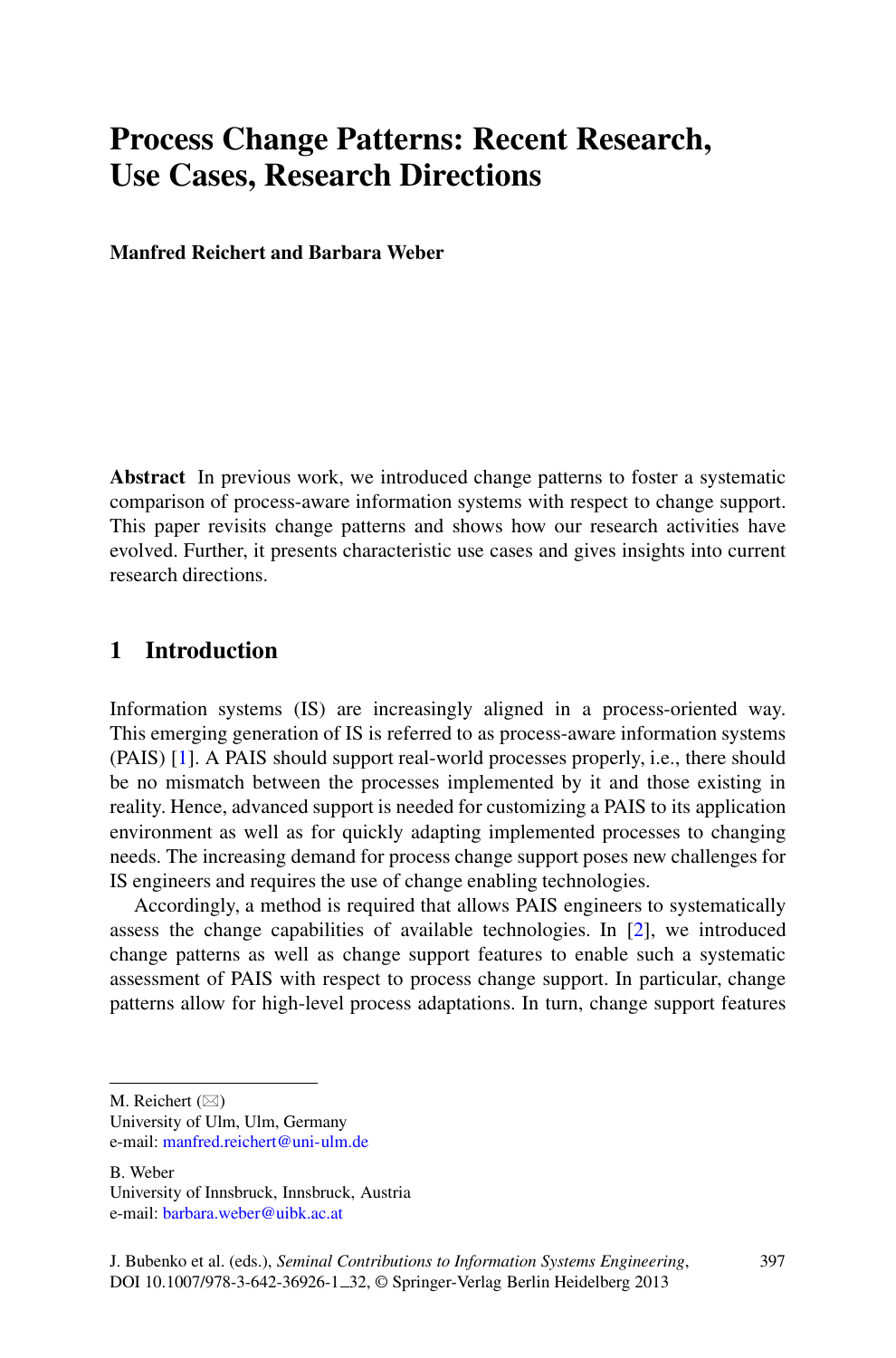summarize fundamental features to be provided by a PAIS in order to change and evolve implemented processes in a correct, robust and secure way.

This paper discusses how our research on change patterns has evolved, how they have been used in theory and practice, and what research directions are.

### **2 Background: Process Change Patterns**

Originally, in [\[2\]](#page-6-1) we introduced 17 patterns for realizing control flow changes. These patterns reduce the complexity of process changes and raise the level for expressing changes by providing abstractions above the level of primitive change operations. To structure the change patterns, we divided them into *adaptation patterns* and *change patterns for predefined changes* (cf. Fig. 2 in [\[2\]](#page-6-1)). While the former enable structural changes of a process schema, the latter allow process participants to add information regarding unspecified parts of a process schema during run-time.

An *adaptation pattern (AP)* enables structural changes of process schemes. AP1 (AP2) allows inserting (deleting) a process fragment. Moving and replacing fragments is supported by AP3 (Move Process Fragment), AP4 (Replace Process Fragment), AP5 (Swap Process Fragment), and AP14 (Copy Process Fragment). AP6 and AP7 allow adding or removing levels of hierarchy: the extraction of a sub-process from a process schema is supported by AP6, whereas the inclusion of a sub-process into a process schema is supported by AP7. Patterns AP8–AP12 support adaptations of control dependencies: embedding a process fragment in a loop (AP8), parallelizing a process fragment (AP9), embedding a process fragment in a conditional branch (AP10), and adding/removing control dependencies (AP11, AP12). Finally, AP13 allows changing transition conditions. Generally, the region to which an adaptation pattern is applied may be chosen dynamically. Hence, adaptation patterns are well suited for realizing ad-hoc changes and coping with the evolving nature of business processes [\[1\]](#page-6-0). For each adaptation pattern, we have provided a name, a description, an illustrating example, a description of the problem it addresses, a couple of design choices, remarks regarding its implementation, and references to related patterns. In this context, design choices allow parameterizing change patterns keeping the number of distinct patterns manageable.

*Patterns for changes in pre-defined regions* allow for better dealing with uncertainty by deferring decisions regarding the exact control-flow to the run-time. Instead of requiring a process model to be fully specified prior to execution, parts of the model may remain unspecified. As opposed to adaptation patterns, whose application is not restricted a priori to a particular process part, the parts of a process schema that may be changed or expanded are constrained. In this category, we identified four patterns: Late Selection (PP1), Late Modeling (PP2) and Late Composition of Process Fragments (PP3), and Multi-Instance Activity (PP4). These four patterns differ regarding the parts that may remain unspecified resulting in a different degree of freedom during run-time.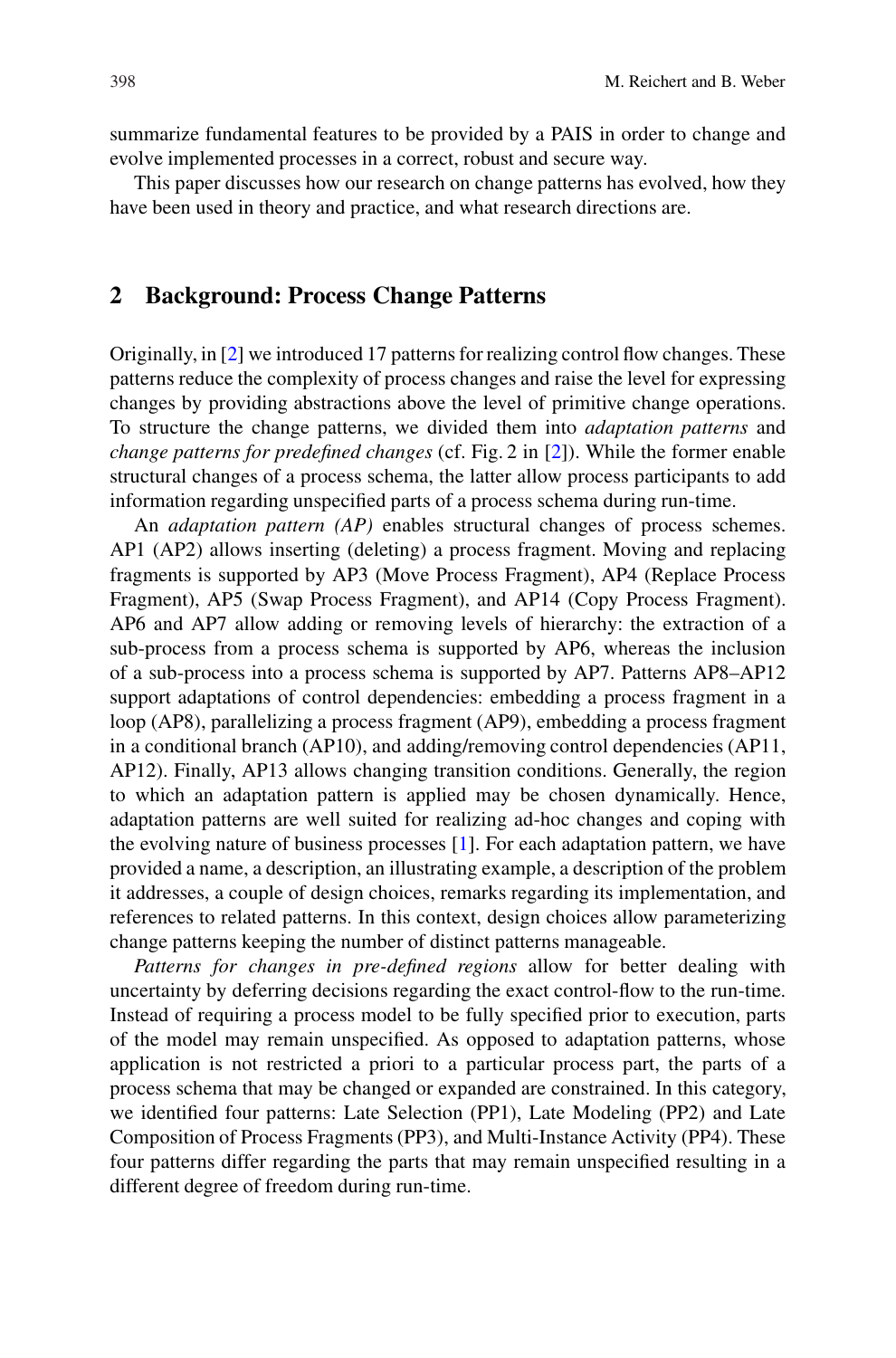#### **3 Recent Research on Process Change Patterns**

In recent work we have detailed the change patterns and provided empirical evidence for them. Further, we have formalized and implemented them. In detail:

**Detailing change patterns and empirical evidence.** We extended our original work in [\[3\]](#page-6-2), which provides an in-depth description of all change patterns; it describes the pattern selection criteria, the data sources used, and the procedure applied for pattern identification. Further, it discusses how the patterns were identified based on the analysis of large process model collections from the healthcare and automotive domains. Finally, Weber et al. [\[3\]](#page-6-2) introduces additional patterns and provides an extended pattern-based evaluation of selected approaches from industry as well as academia.

**Change pattern formalization.** To obtain unambiguous pattern descriptions and ground pattern implementation as well as pattern-based analyses on a sound basis, we provided a formal semantics for change patterns in [\[4\]](#page-6-3). For each change pattern, its formal semantics is specified by comparing the execution traces producible on a process schema before and after applying the pattern to it. The formalization is independent from any process meta model and thus allows implementing the patterns in a variety of process support tools.

**Pattern implementation.** The change patterns were implemented in an adaptive PAIS – the AristaFlow BPM Suite [\[5\]](#page-6-4). The adaptation patterns are realized in terms of high-level change operations, which can be used for creating and changing process schemes. Hence, flexible exception handling and controlled process evolution become possible. Further, adaptation patterns are associated with pre-/post-conditions to ensure structural and behavioral soundness of a process schema after pattern application; i.e., correctness by construction is ensured.

Recently, we complemented the existing workflow patterns by a set of time patterns to make PAIS comparable with respect to their ability to deal with temporal constraints [\[6\]](#page-6-5).

## **4 Characteristic Use Cases for Change Patterns**

On one hand, change patterns provide the basis for realizing changes in different stages of the process life cycle [\[7\]](#page-6-6). On the other, they serve as benchmark for evaluating change support in existing languages and tools.

### *4.1 Supporting Process Changes Along the Process Life Cycle*

We first discuss fundamental use cases for realizing changes in different stages of the process life cycle: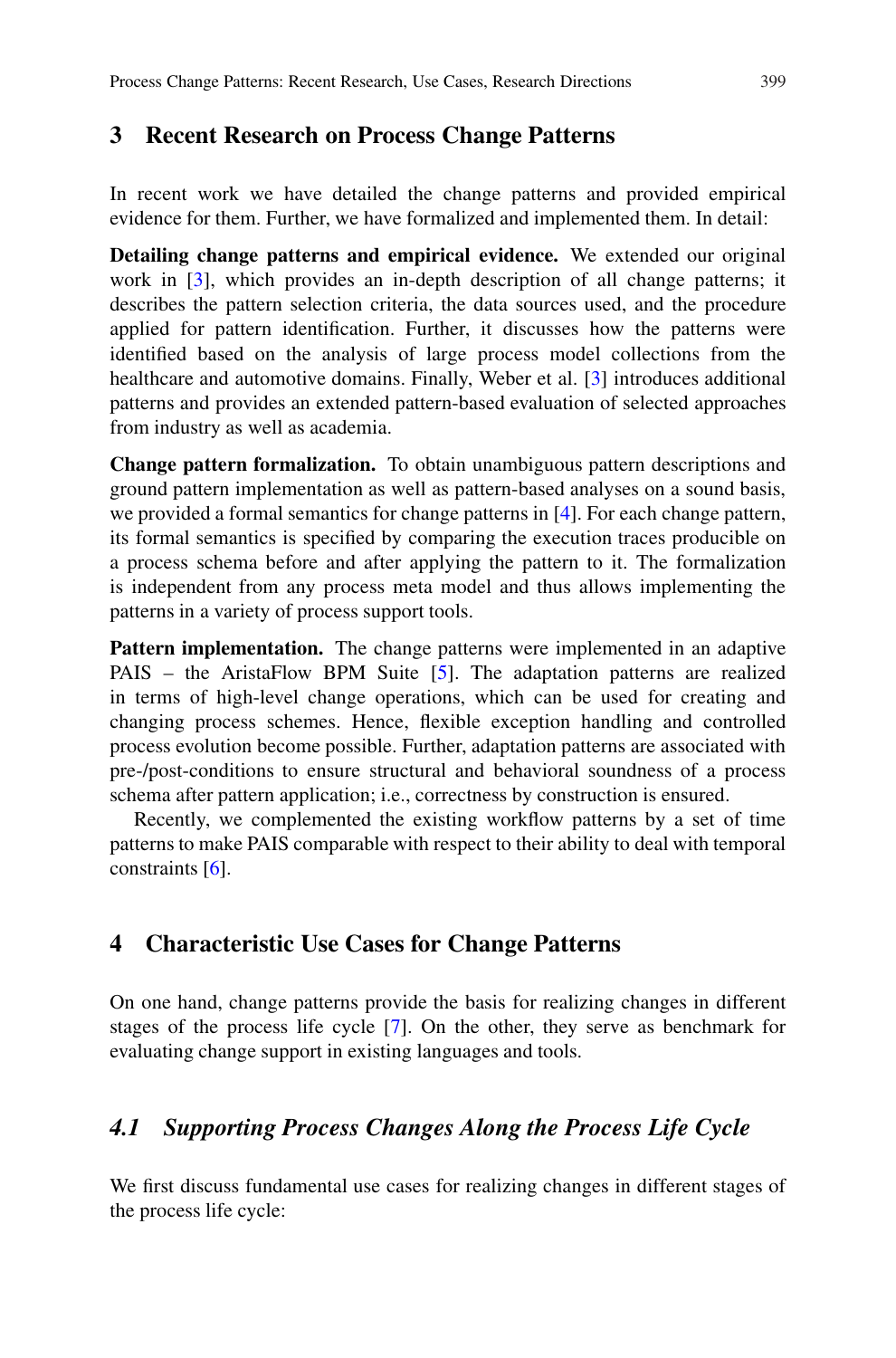**Process schema creation.** Change patterns have been used for intelligent process schema creation [\[8\]](#page-6-7). For example, AristaFlow allows modeling a sound process schema based on an extensible set of adaptation patterns [\[5\]](#page-6-4). Only those patterns may be applied in a given context, which do not violate the soundness of the process schema. In turn, Gschwind et al. [\[9\]](#page-6-8) describes a set of pattern compounds, similar to the adaptation patterns, allowing for the context-sensitive selection and composition of workflow patterns during process modeling. Finally, adaptation patterns have been used for the model-based integration of services into business applications at later stages during the process life cycle [\[10\]](#page-6-9).

**Process schema configuration.** The configuration of a reference process schema constitutes another use case for adaptation patterns. Provop, for example, allows creating a process variant by applying a sequence of adaptation patterns (e.g., AP1, AP2 or AP3) to the given reference schema [\[11\]](#page-6-10). By utilizing the semantics of the adaptation patterns applied in a given configuration setting, it is further ensured that the resulting process variant schema is sound [\[12\]](#page-6-11).

**Process instance change.** An important use case is to enable actors to deviate from a pre-specified process schema at run-time, e.g., to cope with exceptions. For this purpose, AristaFlow supports instance-specific changes based on the same adaptation patterns as used for process modeling [\[5\]](#page-6-4). Further, it utilizes the semantics of the applied adaptation patterns to ensure correctness of the resulting process instance schema. Recently, approaches aiming at automated instance changes have emerged. Usually, they only consider a subset of the adaptation patterns. For example, Q-Advice uses AP1 and its variants to automatically inject quality measure activities into the workflows of software engineers at run-time. The activities to be added are determined situationally using contextual knowledge and quality goal tracking  $[13]$ . A more generic approach to automate instance adaptations, which is based on declarative processes and planning, is described in [\[14\]](#page-6-13). Regarding ad-hoc changes, Kumar et al. [\[15\]](#page-6-14) additionally ensures compliance of process instance adaptations with defined semantic constraints. For this, integer programming formulation is used to validate the applied adaptation patterns against the given set of semantic constraints (AP1–AP5 are considered). An approach for the flexible support of product development processes is presented in [\[16\]](#page-6-15); the sub-processes of such a process, which refine analysis, synthesis, and verification activities, may be dynamically selected to allow for a flexible process execution without need for structural adaptations. Thereby, a subset of the patterns for changes in pre-defined regions is considered (i.e., PP1–PP3).

**Process schema evolution.** Adaptive PAIS allow for schema evolution considering version management and the migration of already running process instances to the new schema version. Gerth et al. [\[17\]](#page-6-16) presents techniques for detecting and resolving conflicting change operations, which rely on selected adaptation patterns and their semantics. In turn, Küster et al.  $[18]$  shows how to compute a sequence of adaptation patterns required to transform a given schema version into another one.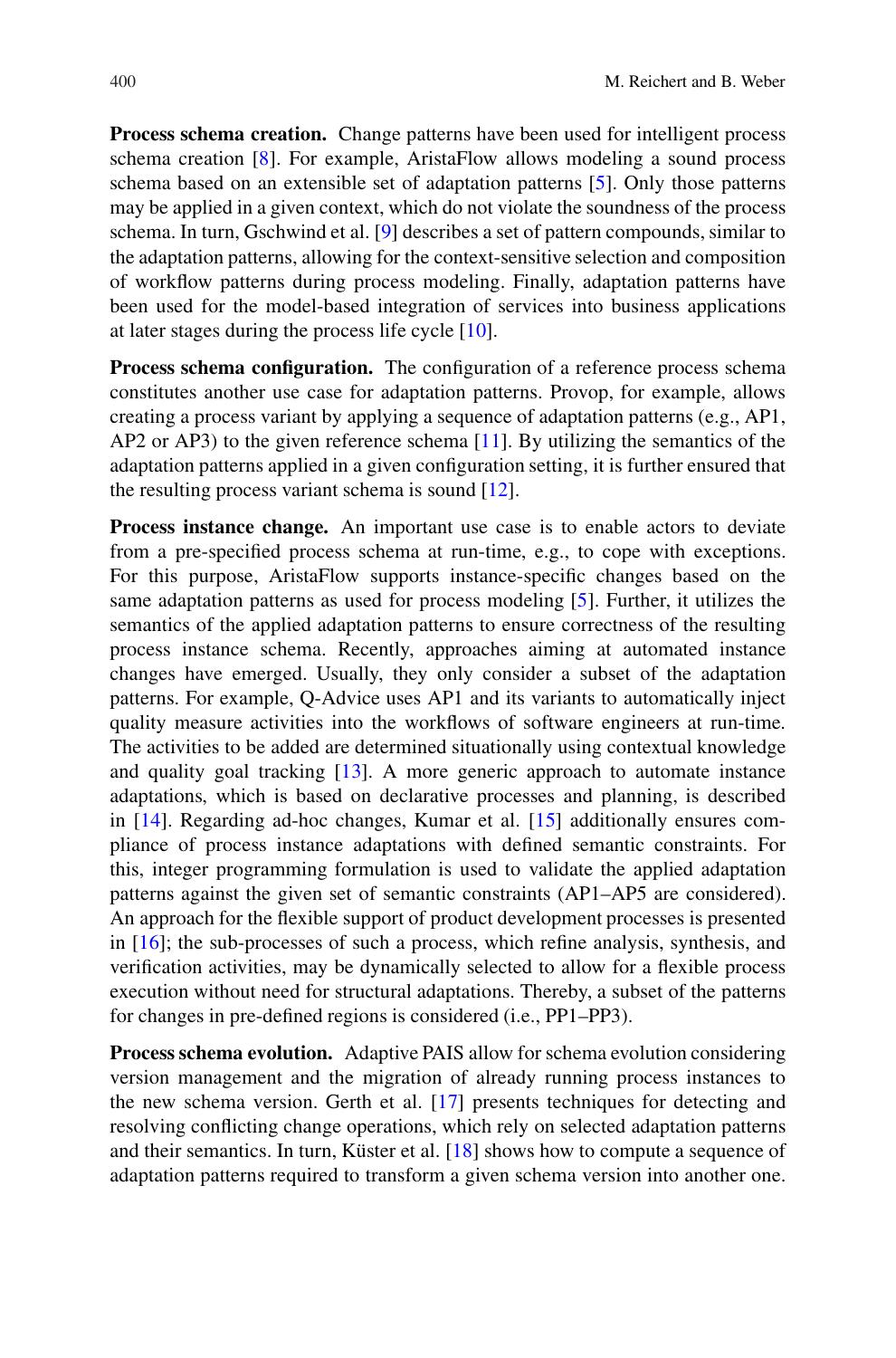Both scenarios consider AP1, AP2, and AP3. Particularly, adaptation patterns play a crucial role for ensuring the correctness of schema changes and instance migrations. In AristaFlow, schema evolution is based on the same adaptation patterns as used for process modeling and ad-hoc changes [\[5\]](#page-6-4). Thereby, pattern semantics is utilized to cope with conflicting changes at the type and instance level, to increase the number of migratable process instances, and to efficiently represent applied changes [\[19–](#page-6-18) [21\]](#page-6-19). Note that similar concepts exist for evolving service compositions [\[22\]](#page-6-20). Furthermore, continuous process improvement, relying on case-based reasoning and adaptation patterns, is considered in [\[23\]](#page-6-21). Finally, Jamshidi and Pahl [\[24\]](#page-6-22) introduces patterns for co-evolving processes and software architectures. These patterns are based on selected adaptation patterns and allow describing the impact a business process change has on corresponding software architectures.

**Process schema refactoring.** A specific kind of schema evolution is provided by process schema refactorings; i.e., syntactical transformations of a process schema not changing its behavior. Examples of such refactorings and their relation to adaptation patterns (e.g., AP6 and AP7) are discussed in [\[25\]](#page-7-0).

**Process change reuse.** When handling exceptions, it might be useful to reuse changes applied in similar problem contexts earlier [\[26\]](#page-7-1). For example, ProCycle fosters change reuse based on case-based reasoning and semantic change annotations [\[7\]](#page-6-6). Further, it supports AP1–AP5 and utilizes their specific semantics to adjust parameter settings of recorded changes when reusing them.

**Process schema comparison.** Comparing two process schemes is crucial to decide how similar the schemes are or how to derive the one from the other. In this context, adaptation patterns can be used to describe the structural difference (i.e., edit distance) between schemes in terms of high-level changes. Based on specific variants of patterns AP1–AP3, Li et al. [\[27\]](#page-7-2) presents a technique that allows determining this difference. A similar approach is presented in [\[28\]](#page-7-3).

Process change analysis. Adaptive PAIS capture process changes in *change logs*, which record applied adaptation patterns and their parameter settings. For change analysis, different techniques exist. Based on  $AP1–AP3$ , Günther et al. [\[29\]](#page-7-4) applies process mining to change logs to discover *change processes* providing an aggregated visualization of all changes. In turn, MinAdept does not presume the existence of a change log, but allows analyzing a collection of process variants derived from the same schema [\[30\]](#page-7-5); algorithms are provided discovering a reference process schema whose average edit distance to the process variants is minimal.

In summary, process change patterns are relevant for a variety of use cases in the process life cycle. As shown, the patterns have served as basis for the design and implementation of techniques supporting these use cases. While tools like AristaFlow enable a broad support of most use cases and adaptation patterns, other proposals only consider a specific use case and a subset of the adaptation patterns.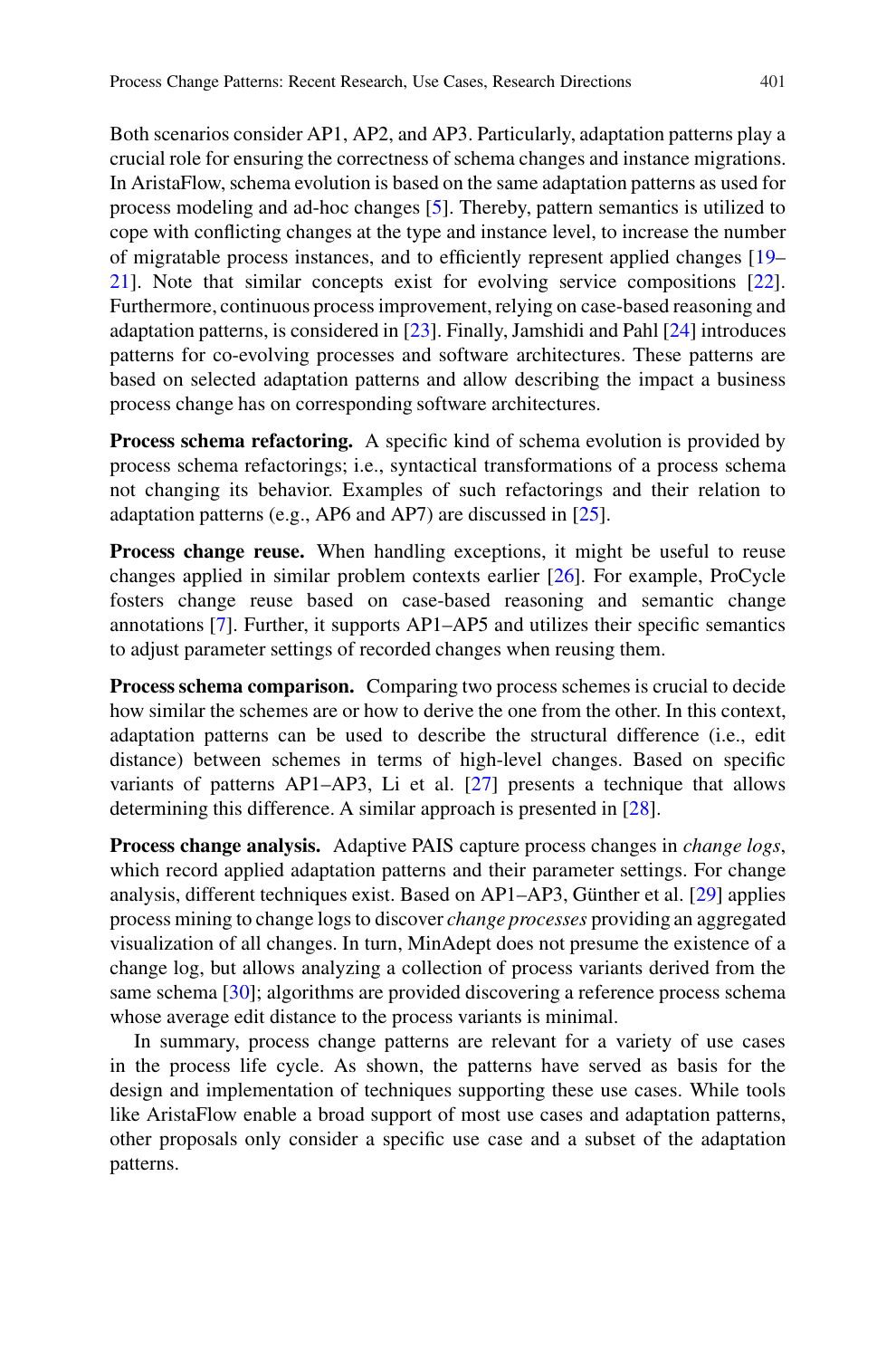# *4.2 Assessing and Designing Process Change Frameworks*

Change patterns have been used for realizing pattern catalogs for specific modeling languages, assessing existing PAIS, and enabling user-friendly changes. Examples of corresponding approaches are presented in the following.

**Realizing a pattern catalog for a specific modeling language.** Döhring et al. [[31\]](#page-7-6) combines change, exception and time patterns into a BPMN pattern catalog. Change patterns are referred to as generic patterns, which are tailored and extended to be applicable to BPMN. In turn, Tragatschnig and Zdun [\[32\]](#page-7-7) uses the adaptation patterns for designing a pattern catalog for BPEL schema changes.

**Assessing existing approaches.** A measure for a pattern-based assessment of service orchestration languages is defined in [\[33\]](#page-7-8). In particular, the designed pattern catalog includes the patterns for changes in predefined regions (i.e., PP1–PP4) and discusses how they are supported in existing BPEL dialects.

**Enabling user-friendly changes.** Kolb et al. [\[34\]](#page-7-9) presents an approach enabling end users to change large process schemes based on personalized process views; AP1, AP2, and AP8–AP10 may be applied to a process view, followed by the propagation of the defined changes to the underlying process schema. In turn, Kolb et al. [\[35\]](#page-7-10) introduces a user-centric approach for creating, changing and visualizing process schemes based on the Concurrent Task Tree (CTT) – a task modeling language known from end-user programming. Thereby, the described adaptation patterns are mapped to CTT change operations. Finally, Kolb et al. [\[36\]](#page-7-11) presents a controlled experiment that investigates the way users create and change process schemes on multi-touch devices. Based on this, a gesture set for realizing adaptation patterns AP1, AP2, AP6, AP7, AP8, AP10, and AP11 on multi-touch devices is designed.

## **5 Research Directions**

When using change patterns for modeling, the quality of process schemes might increase. Particularly appealing in this context is the mentioned correctness by construction. However, the use of change patterns implies a different way of creating process schemes compared to the use of change primitives. First of all, the correctness-by-construction principle imposes a rather structured way of modeling and hence constraints on change pattern combinations. In addition, the exact set of change patterns (e.g., presence vs. non-presence of the move pattern) might determine how patterns have to be combined to create a process fragment. While the creation of process schemes based on change primitives has caused attention in recent years [\[37\]](#page-7-12), only little is known about the process of process modeling when utilizing change patterns. To obtain an in-depth understanding of it, we are currently working on empirical studies on the use of change patterns.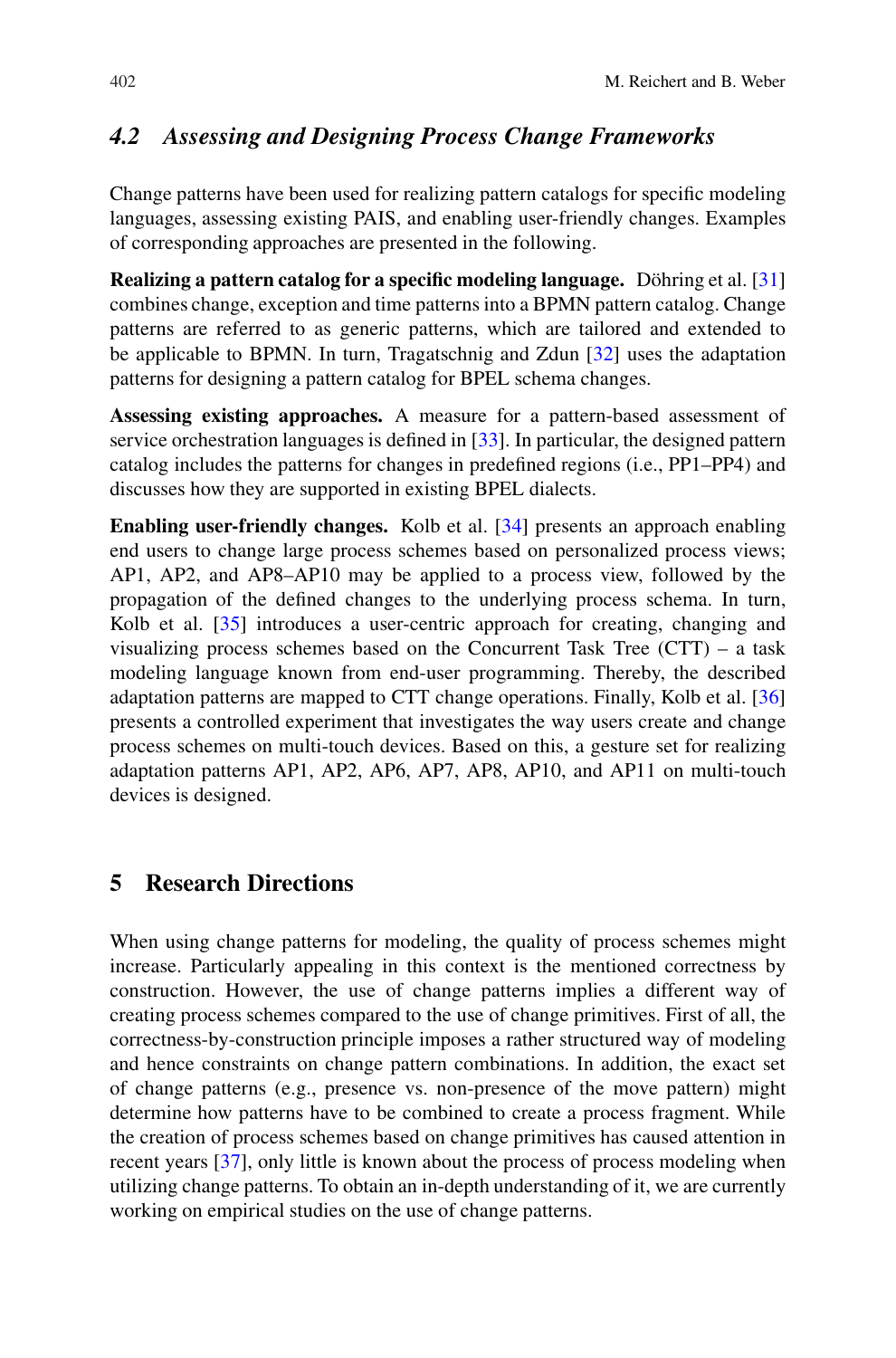#### **References**

- <span id="page-6-0"></span>1. Reichert, M., Weber, B.: Enabling Flexibility in Process-Aware Information Systems - Challenges, Methods, Technologies. Springer (2012)
- <span id="page-6-1"></span>2. Weber, B., Rinderle, S., Reichert, M.: Change patterns and change support features in process-aware information systems. In: Proc. CAiSE'07. (2007) 574–588
- <span id="page-6-2"></span>3. Weber, B., Reichert, M., Rinderle-Ma, S.: Change patterns and change support features - enhancing flexibility in process-aware information systems. Data and Knoweldge Engineering **66** (2008) 438–466
- <span id="page-6-3"></span>4. Rinderle-Ma, S., Reichert, M., Weber, B.: On the formal semantics of change patterns in process-aware information systems. In: Proc. ER'08. (2008) 279–293
- <span id="page-6-4"></span>5. Dadam, P., Reichert, M.: The ADEPT project: a decade of research and development for robust and flexible process support. Comp Scie - R&D **23** (2009) 81–97
- <span id="page-6-5"></span>6. Lanz, A., Weber, B., Reichert, M.: Time patterns for process-aware information systems. Requirements Engineering (2013)
- <span id="page-6-6"></span>7. Weber, B., Reichert, M., Wild, W., Rinderle-Ma, S.: Providing integrated life cycle support in process-aware information systems. Int'l Journal of Cooperative Information Systems **18** (2009) 115–165
- <span id="page-6-7"></span>8. Smirnov, S., Weidlich, M., Mendling, J., Weske, M.: Object-sensitive action patterns in process model repositories. In: Proc. BPM'10 Workshops. (2010) 251–263
- <span id="page-6-8"></span>9. Gschwind, T., Koehler, J., Wong, J.: Applying patterns during business process modeling. In: Proc BPM'08. (2008) 4–19
- <span id="page-6-9"></span>10. Heller, M., Allgaier, M.: Model-based service integration for extensible enterprise systems with adaptation patterns. In: ICE-B. (2010) 163–168
- <span id="page-6-10"></span>11. Hallerbach, A., Bauer, T., Reichert, M.: Capturing variability in business process models: The Provop approach. Journal of Software Maintenance and Evolution: Research and Practice **22** (2010) 519–546
- <span id="page-6-11"></span>12. Hallerbach, A., Bauer, T., Reichert, M.: Guaranteeing soundness of configurable process variants in Provop. In: Proc. CEC'09. (2009) 98–105
- <span id="page-6-12"></span>13. Grambow, G., Oberhauser, R., Reichert, M.: Contextual injection of quality measures into software engineering processes. Int'l J Adv in Software **4** (2011) 76–99
- <span id="page-6-13"></span>14. Marrella, A., Mecella, M., Russo, A.: Featuring automatic adaptivity through workflow enactment and planning. In: Proc CollaborateCom'11. (2011) 372–381
- <span id="page-6-14"></span>15. Kumar, A., Yao, W., Chu, C.H., Li, Z.: Ensuring compliance with semantic constraints in process adaptation with rule-based event processing. In: Proc RuleML'10. (2010) 50–65
- <span id="page-6-15"></span>16. Reichel, T., Rünger, G., Steger, D.: Flexible workflows for an energy-oriented product development process. In: Proc ISSS/BPSC'10. (2010) 243–254
- <span id="page-6-16"></span>17. Gerth, C., Küster, J., Luckey, M., Engels, G.: Detection and resolution of conflicting change operations in version management of process models. SOSYM (2011) 1–19
- <span id="page-6-17"></span>18. Küster, J., Gerth, C., Engels, G.: Dynamic computation of change operations in version management of business process models. In: ECMFA'10. (2010) 201–216
- <span id="page-6-18"></span>19. Rinderle, S., Reichert, M., Dadam, P.: On dealing with structural conflicts between process type and instance changes. In: Proc. BPM'04, Potsdam (2004) 274–289
- 20. Rinderle-Ma, S., Reichert, M., Weber, B.: Relaxed compliance notions in adaptive process management systems. In: Proc. ER'08. (2008) 232–247
- <span id="page-6-19"></span>21. Rinderle, S., Reichert, M., Jurisch, M., Kreher, U.: On representing, purging, and utilizing change logs in process management systems. In: BPM'06. (2006) 241–256
- <span id="page-6-20"></span>22. Andrikopoulos, V., Benbernou, S., Papazoglou, M.P.: Managing the evolution of service specifications. In: Proc. CAiSE'08. (2008) 359–374
- <span id="page-6-21"></span>23. Kim, D., Lee, N., Kang, S.H.: An approach to continuous process improvement based on case-based reasoning and process change patterns. IJICIC **8** (2011)
- <span id="page-6-22"></span>24. Jamshidi, P., Pahl, C.: Business process and software architecture model co-evolution patterns. In: Proc. MISE'12. (2012) 91–97